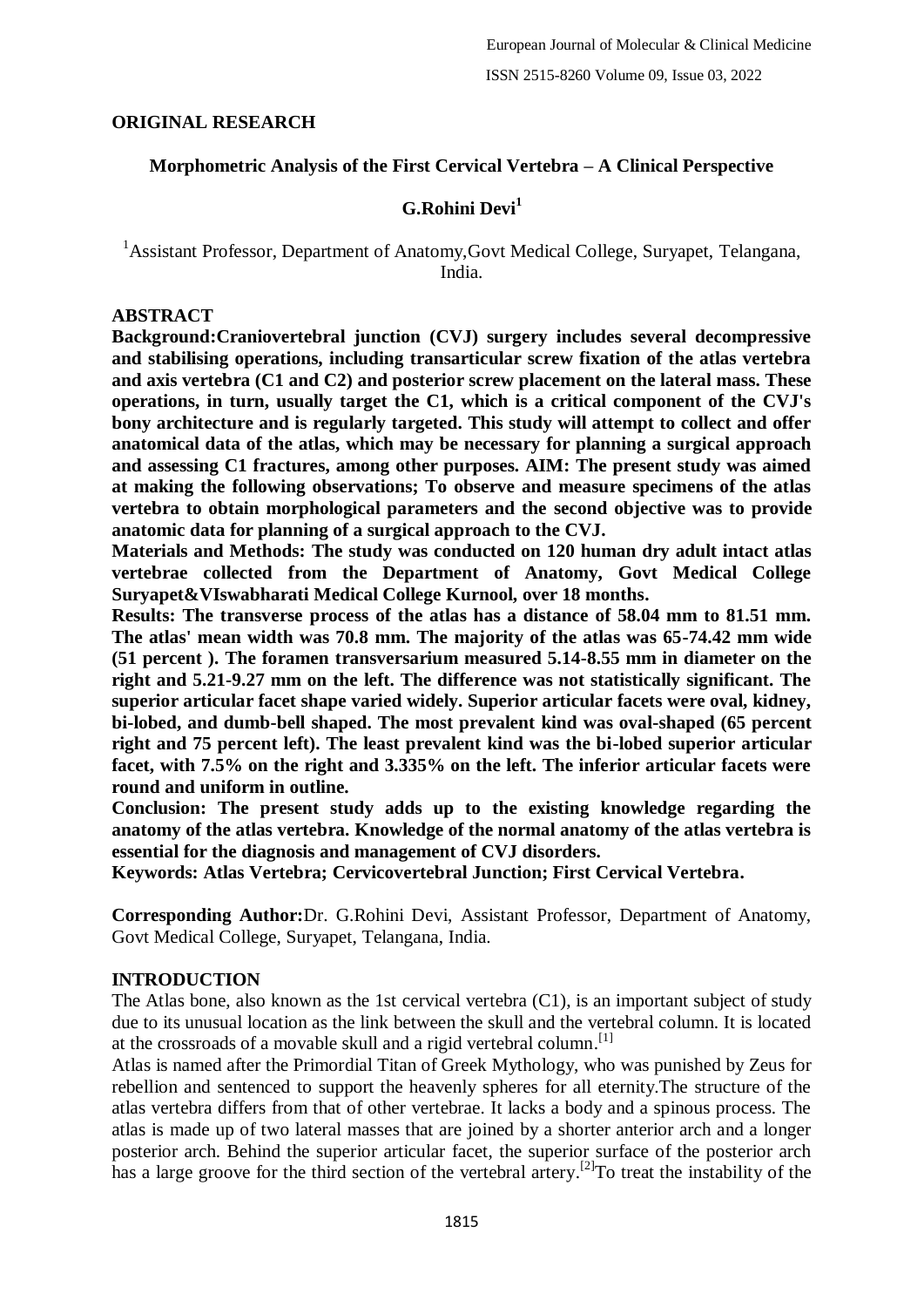cervicovertebral junction produced by various traumatic and non-traumatic situations, various surgical procedures such as interspinous wiring, interlaminar clamp, plate and screw fixation are now used. Transarticular and transpedicular screw fixation are also commonly employed in vertebral column stabilisation. Despite the benefits provided by the aforementioned treatments, there are risks that can develop, most notably from incorrect pedicle screw insertion, which can result in harm to critical tissues such as the cranial and spinal nerves, spinal cord, and vertebral arteries. Iatrogenic vertebral artery damage is a rare complication encountered during posterior approach cervicovertebral junction procedures (CVJ). [3]Furthermore, atlas fractures, which account for 3 to 12% of all cervical fractures, occur through the articular facets and lateral masses, as well as the posterior and anterior arches. Although uncommon, anterior arch fractures can be connected with other sections of the atlas, with Jefferson's bursting fracture being a prime example.<sup>[4]</sup>During clinical practise, congenital anomalies such as occipitalization of atlas, the most common anomaly involving the cervical vertebra, Klippel-Feil syndrome, and others are encountered.<sup>[5]</sup>

As a result, a thorough grasp of the morphometric properties of the atlas vertebra is critical in detecting congenital abnormalities and fractures, as well as designing surgical procedures. In order to avoid artery injuries during posterior approach surgical procedures of the cervicovertebral junction, it is also critical to understand the relationship between the vertebral artery and the atlas, especially when the former passes through the foramen transversarium (FT) and is close to the vertebral artery groove  $(\text{VAG})$ .<sup>[6]</sup>

### **Source of Data**

The present study was performed on 120 dry adult human atlas vertebrae of South Indian origin collected from the Department of Anatomy, Govt Medical College Suryapet&Viswabharati Medical College Kurnool, over a period of 18 months (February 2019 to July 2021).

### **Inclusion Criteria**

Intact dry adult human atlas vertebrae.

### **Exclusion Criteria**

- a) Broken or incomplete specimen
- b) Osteophytes, tumors or any other deformities.

### **MATERIALS & METHODS**

The specimen will be measured using Vernier Caliper for linear measurements and surgical Caliper for thickness. The study will be conducted as per the protocol laid down below.

#### **RESULTS**

| <b>Numbe</b>  | A WAXAY AT TITAWAA YA WAAY LAVAWA<br>Range(m | Minimumwidth(m | Maximumwidth(m | Mean(m) | <b>Standar</b> |
|---------------|----------------------------------------------|----------------|----------------|---------|----------------|
| r of<br>bones | m                                            | m              | m              | m       | deviatio       |
|               |                                              |                |                |         |                |
| 120           | 22.02                                        | 58.4           | 81.51          | 70.8    | 5.23           |

#### **Table 1: Width of the Atlas**

The above table shows the measured values of the width of atlas. The distance between both the tips of the transverse process of atlas ranged from 58.04 mm to 81.51 mm. The mean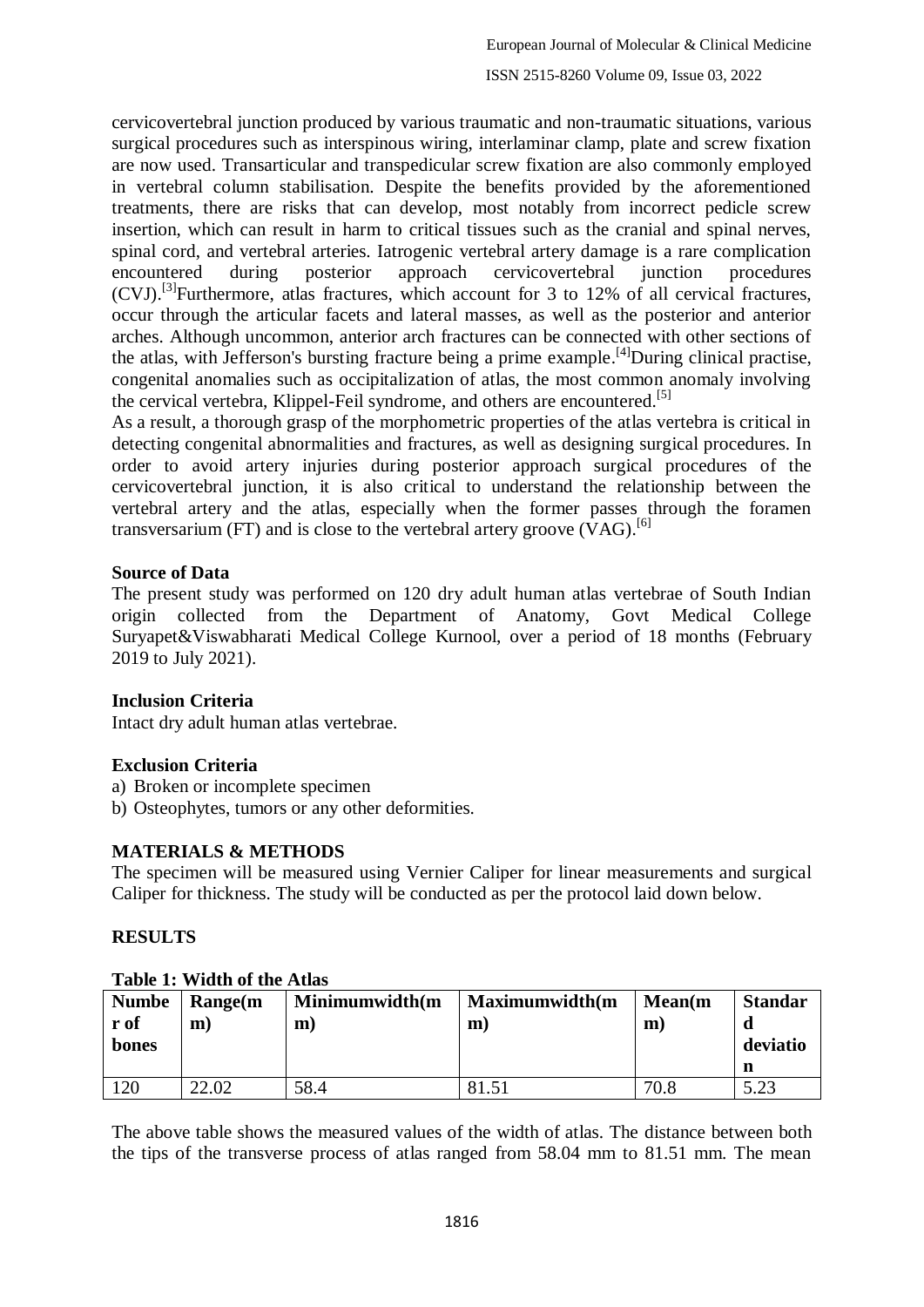width of the atlas was 70.8 mm. Width of majority of the atlas was in the range of 65-74.42 mm (51%).

| Table 2: Distance Between the Medial Most Edges of Foramen Transversarium |      |                |         |      |                  |  |  |  |  |
|---------------------------------------------------------------------------|------|----------------|---------|------|------------------|--|--|--|--|
| Number Of   Range                                                         |      | <b>Minimum</b> | Maximum | Mean | <b>Standard</b>  |  |  |  |  |
|                                                                           |      |                |         |      | <b>Deviation</b> |  |  |  |  |
| <b>Bones</b>                                                              | (Mm) | (Mm)           | (Mm)    | (Mm) |                  |  |  |  |  |

|  |  |  |  |  |  |  | Table 2: Distance Between the Medial Most Edges of Foramen Transversarium |
|--|--|--|--|--|--|--|---------------------------------------------------------------------------|
|--|--|--|--|--|--|--|---------------------------------------------------------------------------|

The mean distance between the inner most edges of foramen transversarium was 45.02 mm. Minimum distance was 39.26 mm and maximum was 52.55 mm.

| <b>Numberofbones</b> | Range | <b>Minimum</b> | <b>Maximum</b>         | <b>Mean</b>     | <b>Standarddeviation</b> |  |  |  |
|----------------------|-------|----------------|------------------------|-----------------|--------------------------|--|--|--|
|                      | (mm)  | mm)            | $\mathbf{m}\mathbf{m}$ | $(\mathbf{mm})$ |                          |  |  |  |
| 120                  | 18.01 | 46.2           | 64.55                  | 56.21           | 2.72                     |  |  |  |

### **Table 3: distance between the lateral most edges of foramen transversarium**

The mean distance between the outer most edges of foramen transversariumwas56.21 mm. **Table 4: maximum transverse diameter of vertebral canal**

| <b>Numberofbo</b> | Range(m | Minimum(m)     | <b>Maximum</b> (m) | Mean(m) | <b>Standarddeviati</b> |
|-------------------|---------|----------------|--------------------|---------|------------------------|
| nes               | m       | m              | m                  | m       | <sub>on</sub>          |
| 120               | .2.55   | ററ ററ<br>20.02 | 36.24              | 26.09   | 2.34                   |

The mean transverse diameter of the vertebral canal was 26.09.

#### **Table 5: maximum anteroposterior diameter of vertebral canal**

| <b>Numberofbo</b> | Range(m | $\mid$ Minimum $(m$ | Maximum(m   Mean(m |        | Standarddeviati |
|-------------------|---------|---------------------|--------------------|--------|-----------------|
| nes               | m       | m                   | m                  | m      | on              |
| 120               | 10.63   | 20.76               | 31.39              | 27.732 | 2.14358         |

Maximum anteroposterior diameter of vertebral canal was 31.39 mm and the minimum was 20.76 mm.

**Table 6: distance from midline to the lateral-most point on the vertebral artery groove**

| <b>Numberofb</b><br>ones | Sid<br>e  | <b>Range</b><br>mm) | Minimum(<br>mm) | <b>Maximum</b> (<br>mm) | Mean(<br>mm) | <b>Standarddevi</b><br>ation | <b>P</b> -<br>val<br>ue |
|--------------------------|-----------|---------------------|-----------------|-------------------------|--------------|------------------------------|-------------------------|
| 120                      | Rig<br>ht | 17.74               | 13.50           | 30.32                   | 23.022       | 2.32                         | 0.3<br>67               |
|                          | Lef       | 25.05               | 18.06           | 43.75                   | 24.11        | 2.24                         |                         |

The distance from the midline to the lateral most point on the vertebral arterygroove ranged from 13.50-30.32 mm on the right side and 18.06-43.75 mm on the left side. This difference was statistically not significant.

| Table 7: distance from midline to the medial-most point on the vertebral artery groove |  |
|----------------------------------------------------------------------------------------|--|
|----------------------------------------------------------------------------------------|--|

| <b>Numberofbon</b><br><b>es</b> | <b>Side</b> | Rang<br>e<br>$(\mathbf{mm})$ | <b>Minimu</b><br>$m$ (mm) | <b>Maximu</b><br>$m$ (mm) | Mea<br>n<br>(mm | <b>Standarddeviatio</b><br>n | <b>P.</b><br>value |
|---------------------------------|-------------|------------------------------|---------------------------|---------------------------|-----------------|------------------------------|--------------------|
| 120                             | Righ        | 27.25                        | 4.66                      | 18.33                     |                 | 2.56                         | 0.015              |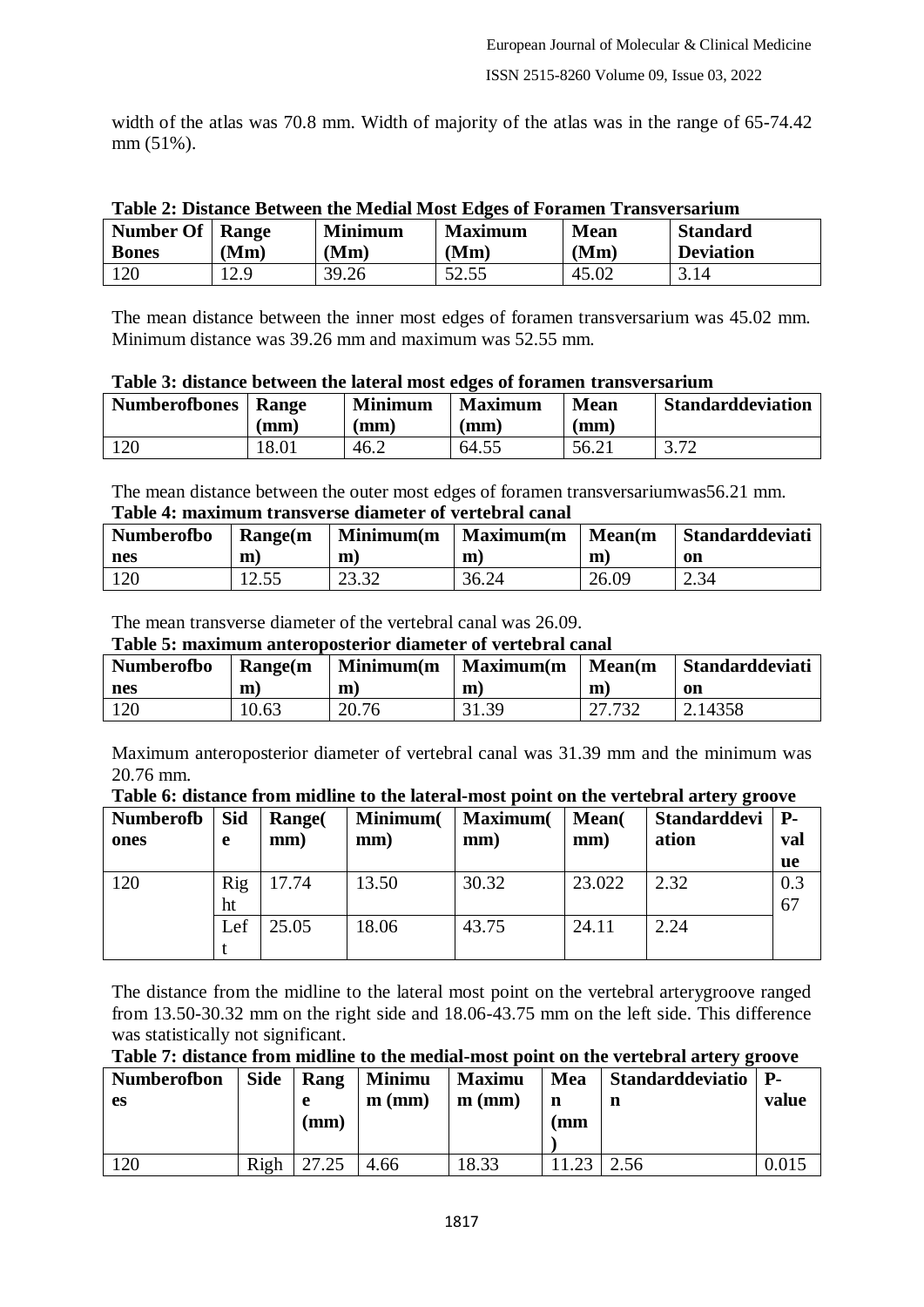ISSN 2515-8260 Volume 09, Issue 03, 2022

| eft<br>LVIL | $70^{\circ}$<br>ึບ<br>10. I | 4.04 | $^{\prime}.88$ | 10.48 | 2.89 |  |
|-------------|-----------------------------|------|----------------|-------|------|--|

The distance from the midline to the medial most point on the vertebral artery groove ranged from 4.66-18.33 mm on right side and 4.04-17.88 mm on the left side.This difference was statistically significant (p=0.015).

**Table 8: distance from lateral-most point on the transverse process to the lateral edge offoramen transversarium**

| <b>Numberofb</b> | <b>Sid</b> | Range( | Minimum( | <b>Maximum</b> | Mean( | Standarddevi   P- |     |
|------------------|------------|--------|----------|----------------|-------|-------------------|-----|
| ones             | e          | mm)    | mm)      | mm)            | mm)   | ation             | val |
|                  |            |        |          |                |       |                   | ue  |
| 120              | Rig        | 7.64   | 4.72     | 12.39          | 8.75  | 1.42              | 0.9 |
|                  | ht         |        |          |                |       |                   | 52  |
|                  | Lef        | '.45   | 4.98     | 12.43          | 8.72  | 1.45              |     |
|                  |            |        |          |                |       |                   |     |

Distance from lateral-most point on the transverse process to the lateral edge of foramen transversarium ranged from 4.72-12.39 mm on right side and 4.98-12.43 mm on left side. The difference between the two sides was statistically notsignificant.

| <b>Numberofb</b><br>ones | <b>Sid</b><br>e | <b>Range</b><br>mm) | Minimum(<br>mm) | <b>Maximum</b><br>mm) | Mean(<br>mm) | Standarddevi   P-<br>ation | val<br><b>ue</b> |
|--------------------------|-----------------|---------------------|-----------------|-----------------------|--------------|----------------------------|------------------|
| 120                      | Rig             | 10.82               | 17.65           | 28.58                 | 21.023       | 2.01                       | 0.6              |
|                          | ht              |                     |                 |                       |              |                            | 51               |
|                          | Lef             | 9.83                | 17.72           | 27.65                 | 22.092       | 1.81                       |                  |
|                          |                 |                     |                 |                       |              |                            |                  |

#### **Table 9: length of superior articular facet**

Length of the superior articular facet ranged from 17.82-28.58 mm on right side and 17.72- 27.72 mm on left. The difference between the two sides was not statistically significant.

| <b>Number</b><br>of bones | <b>Side</b> | Range<br>$(\mathbf{mm})$ | <b>Minimum</b><br>mm) | <b>Maximum</b><br>(mm) | <b>Mean</b><br>$'$ mm, | <b>Standard</b><br>deviation | $P-$<br>value |
|---------------------------|-------------|--------------------------|-----------------------|------------------------|------------------------|------------------------------|---------------|
| 120                       | Right       | 7.85                     | .78                   | 14.82                  | 10.032                 |                              | 0.0071        |
|                           | Left        | 6.07                     | 8.81                  | 14.86                  | 1.921                  |                              |               |

**Table 10: width of superior articular facet**

Width of the superior articular facet ranged from 7.78-14.82mm on the rightside and 8.81- 14.86 on the left side. The difference between the two sides was statisticallysignificant  $(p=0.007)$ .

| Table 11: length of inferior articular facet |  |  |
|----------------------------------------------|--|--|
|                                              |  |  |

| <b>Numberofb</b> | <b>Sid</b> | <b>Range</b> | Minimum( | <b>Maximum</b> ( | Mean(  | Standarddevi   P- | val       |
|------------------|------------|--------------|----------|------------------|--------|-------------------|-----------|
| ones             | e          | mm)          | mm)      | mm)              | mm)    | ation             | ue        |
| 120              | Rig<br>ht  | 5.19         | 1.45     | 26.65            | 17.176 | 2.143             | 0.5<br>76 |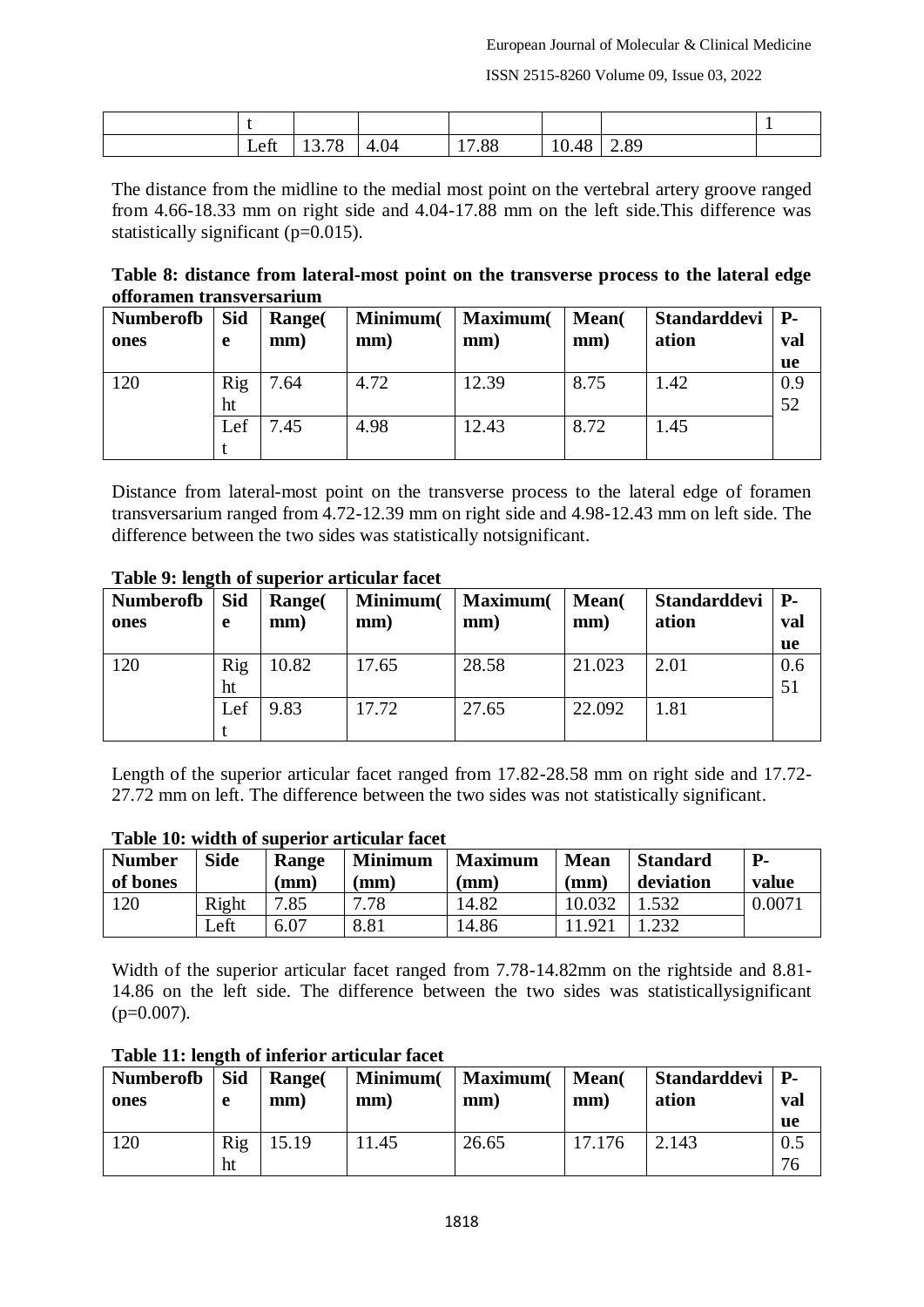ISSN 2515-8260 Volume 09, Issue 03, 2022

| $\sim$<br>Let | $\sim$<br>8.43<br>ັ | $\sim$<br>$\mathbf{4}^{\prime}$<br>12.71 | 20.70 | 222<br>11.332 | 1.876 |  |
|---------------|---------------------|------------------------------------------|-------|---------------|-------|--|
|               |                     |                                          |       |               |       |  |

Length of the inferior articular facet ranged from 11.45-26.65 mm on right side and 12.41- 20.70 mm on left. Difference between the two sides was statistically not significant.

| <b>Numberofb</b> | Sid | Range( | Minimum( | <b>Maximum</b> | Mean(  | <b>Standarddevi</b> | <b>P</b> - |
|------------------|-----|--------|----------|----------------|--------|---------------------|------------|
| ones             | e   | mm)    | mm)      | mm)            | mm)    | ation               | val        |
|                  |     |        |          |                |        |                     | <b>ue</b>  |
| 120              | Rig | 9.42   | 10.75    | 20.11          | 14.165 | 1.721               | 0.2        |
|                  | ht  |        |          |                |        |                     | 63         |
|                  | Lef | 1.23   | 11.06    | 18.34          | 14.387 | 1.334               |            |
|                  |     |        |          |                |        |                     |            |

#### **Table 12: Width of inferior articular facet**

Width of the inferior articular facet ranged from 10.75-20.11 mm on the right side and 11.06- 18.34 mm on the left side. The difference between the two sides was statistically not significant.

#### **Table 13: thickness of vertebral artery groove**

| <b>Numberofb</b> | <b>Sid</b> | <b>Range</b> | Minimum( | <b>Maximum</b> ( | Mean( | <b>Standarddevi</b> | <b>P</b> - |
|------------------|------------|--------------|----------|------------------|-------|---------------------|------------|
| ones             | e          | mm)          | mm)      | mm)              | mm)   | ation               | val        |
|                  |            |              |          |                  |       |                     | ue         |
| 120              | Rig        | 4.64         | 2.26     | 6.87             | 3.87  | 0.767               | 0.5        |
|                  | ht         |              |          |                  |       |                     | 30         |
|                  | Lef        | 4.56         | 1.32     | 5.74             | 3.78  | 0.878               |            |
|                  |            |              |          |                  |       |                     |            |

The thickness of the vertebral artery groove ranged from 2.26-6.87 mm on right side and 1.32-5.74 mm on the left side. The difference between the two sides was statistically not significant.

| <b>Numbero</b><br>fbones | Si<br>de | <b>Range</b><br>mm) | <b>Minimumdiam</b><br>eter(mm) | <b>Maximumdia</b><br>meter(mm) | Mean(<br>mm) | <b>Standardd</b><br>eviation | <b>P</b> -<br>val |
|--------------------------|----------|---------------------|--------------------------------|--------------------------------|--------------|------------------------------|-------------------|
|                          |          |                     |                                |                                |              |                              | ue                |
| 120                      | Ri       | 4.85                | 4.21                           | 9.14                           | 6.21         | 1.14                         | 0.7               |
|                          | ght      |                     |                                |                                |              |                              | 921               |
|                          | Le       | 5.62                | 3.37                           | 8.78                           | 6.32         | 1.18                         |                   |
|                          | ft       |                     |                                |                                |              |                              |                   |

#### **Table 14: transverse diameter of foramen transversarium**

The transverse diameter of the foramen transversarium ranged from 4.21-9.14 mm on the right side and 3.37-8.78 mm on the left side. The difference between the two sideswas statistically not significant.

**Table 15: anteroposterior diameter of foramen transversarium**

| <b>Numbero</b> | Si | <b>Range</b>    |  | Minimumdiam   Maximumdiam   Mean(   Standardd |     |          | <b>P.</b> |
|----------------|----|-----------------|--|-----------------------------------------------|-----|----------|-----------|
| fbones         | de | eter(mm)<br>mm) |  | eter(mm)                                      | mm) | eviation | val       |
|                |    |                 |  |                                               |     |          | ue        |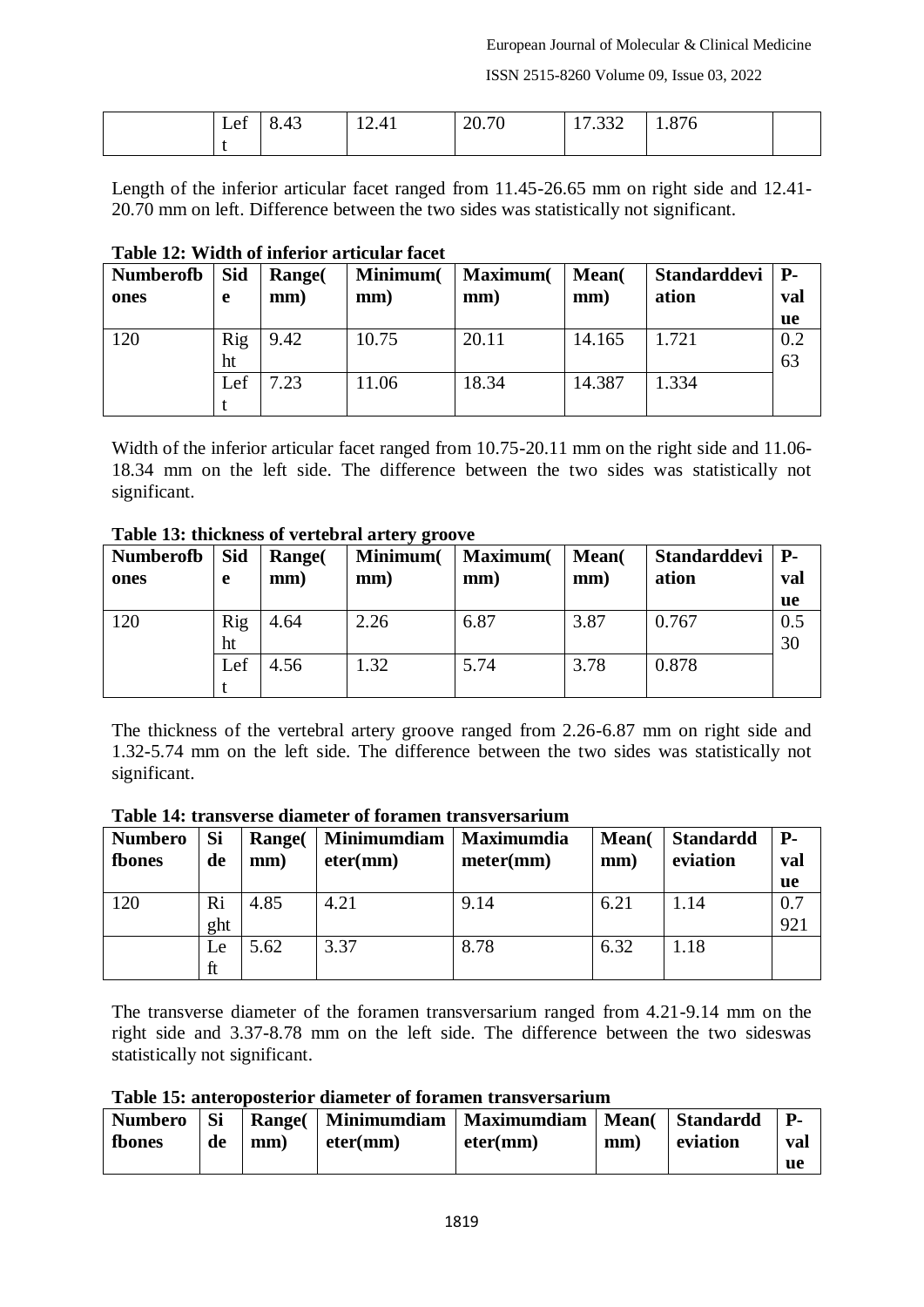ISSN 2515-8260 Volume 09, Issue 03, 2022

| 120 | Ri<br>ght | 3.42 | 5.14                | 8.55 | 7.121 | 0.634 | 0.9<br>$\sim$<br>30 |
|-----|-----------|------|---------------------|------|-------|-------|---------------------|
|     | Le.<br>ft | 4.12 | 5.21<br>$J \cdot L$ | 9.27 | 7.132 | 0.945 |                     |

Antero-posterior diameter of the foramen transversarium ranged from 5.14-8.55 mm on the right side and 5.21-9.27 mm on the left side. Difference between the two sides was statistically not significant.

#### **Table 16: shape of superior articular facet**

| <b>Number of bones</b> | <b>Side</b> | Oval    | <b>Kidney</b> | <b>Bi-lobed</b> | Dumb-bell    |
|------------------------|-------------|---------|---------------|-----------------|--------------|
| 120                    | Right       | 78(65%) | 21(17.5%)     | $9(7.5\%)$      | 12(7.5%)     |
|                        | Left        | 90(75%) | $15(12.5\%)$  | $4(3.33\%)$     | $11(3.33\%)$ |

The shape of the superior articular facet varied greatly. There were 4 types of superior articular facets; oval, kidney, bi-lobed and dumb-bell shaped. Most common type was oval shaped superior articular facet (65 % right and 75 % left). Least common type was bi-lobed superior articular facet with a prevalence of 7.5 % on the right side and 3.33% on the left side. Inferior articular facets were circular in shape and showed very little variation.

#### **DISCUSSION**

The atlas is one of the atypical cervical vertebrae due to its uncommon design and is important because of its complex relationship with the second and third part of VA.<sup>[8]</sup> Atlas has been extensively studied to understand the danger of injury to the VA during surgeries involving the CVJ.<sup>[11]</sup> As surgical methods and procedures to treat traumatic or congenital cervical spine disorders have evolved, comprehensive knowledge of the anatomy of CVJ has become essential.

According to our study the mean distance between the tips of the transverse process of the atlas was 71.01 mm. The following table shows the comparison of mean width of atlas with other published studies.

| <b>Studies</b>                 | <b>Number of atlas studied</b> | <b>Place of study</b> | Mean width of the |
|--------------------------------|--------------------------------|-----------------------|-------------------|
|                                |                                |                       | atlas(mm)         |
| Sengul et al. $\left[3\right]$ | 40                             | Turkey                | 74.6              |
| Gosavi et al. <sup>[6]</sup>   | 100                            | India                 | 69.37             |
| Gupta et al. $[7]$             | 35                             | India                 | 72.5              |
| Present study                  | 120                            | India                 | 71.01             |

**Table 17: comparison of width of atlas with other studies**

The findings of the present study with regard to the width of the atlas are in line with the other published studies. Irrespective of the place of study or race there was no significant difference in the width of the atlas.

| Table 18: comparison of mean distance between the medial and lateral most edges of |  |  |  |  |
|------------------------------------------------------------------------------------|--|--|--|--|
| transverse foramina with other studies                                             |  |  |  |  |

| <b>Studies</b>         | No. of<br>atlas<br>studied | <b>Place</b><br>ofstudy | <b>Mean distance between</b><br>the medial most edges of<br>transverse<br>foramina(mm) | <b>Mean distance between</b><br>the lateral most edges of<br>transverse<br>foramina(mm) |
|------------------------|----------------------------|-------------------------|----------------------------------------------------------------------------------------|-----------------------------------------------------------------------------------------|
| Sengul et al. $^{[3]}$ | 40                         | Turkey                  | 48.6                                                                                   | 59.5                                                                                    |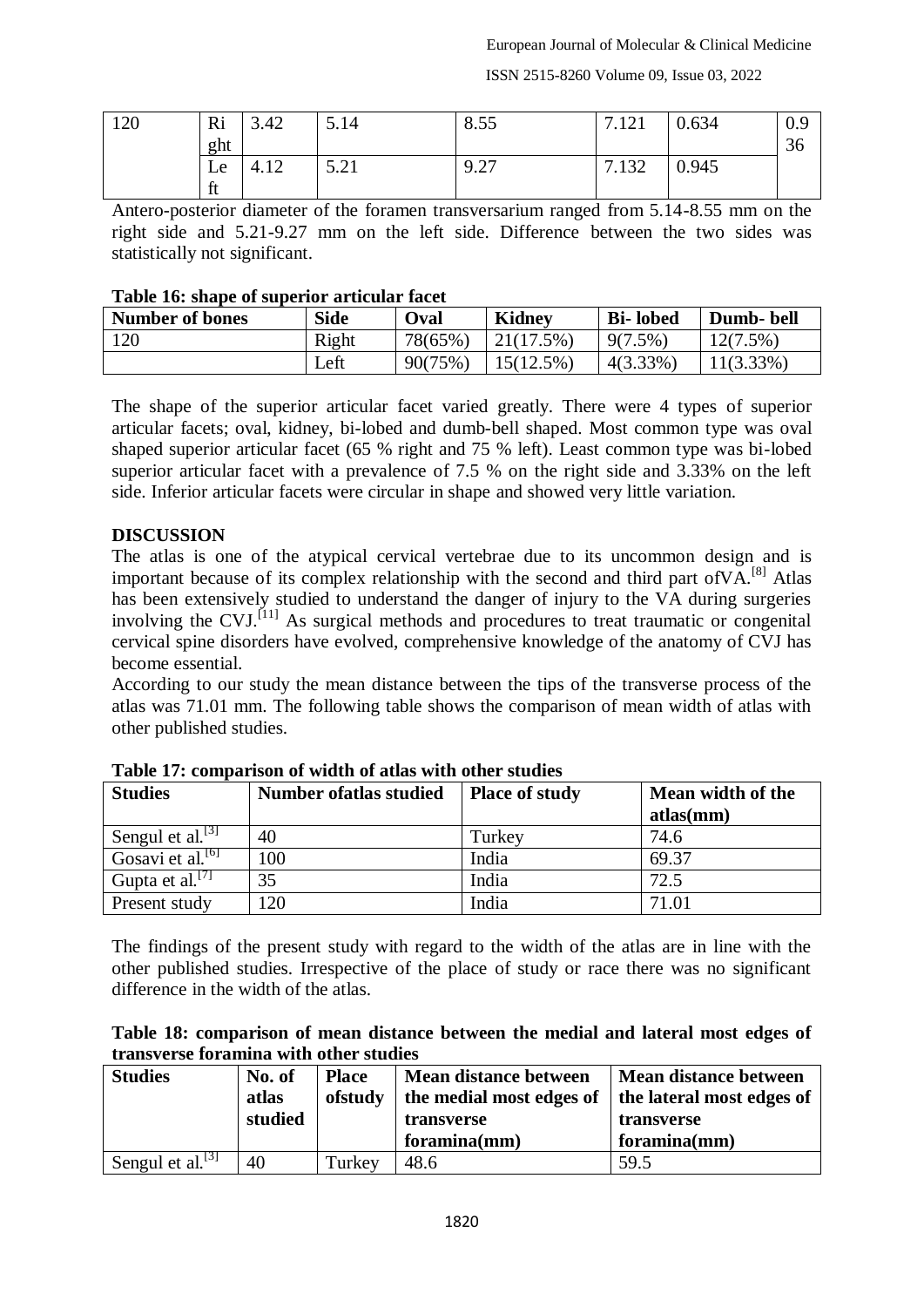| Gosavi et al. <sup>[6]</sup> | 100      | India | 45.93   | 55.66      |
|------------------------------|----------|-------|---------|------------|
| Gupta et al. $\frac{1}{1}$   | 25<br>υJ | India | 45.2    | 57<br>21.0 |
| Present study                | 120      | India | 45.5755 | 56.71      |

The above table shows comparison of mean distance between the inner and outer most edges of foramen transversarium with other published studies. In the present study, the mean distance between the innermost and outermost edges of foramen transversarium was 45.5755 mm and 56.71 mm respectively. The findingsof the present study were in agreement with other published studies as shown in the table. These distances are of significance while locating the position of second part of the VA during posterior approach surgeries of CVJ. The above table shows comparison of mean maximum transverse and anteroposterior diameter of the vertebral canal of atlas with other published studies. The mean anteroposterior and transverse diameter of the vertebral canal were 27.732 mm and 27.7241mm respectively. There was no significant difference between the present study and other authors irrespective of place of the study. Doherty et al.[8] have suggested that the dimensions of the vertebral canal are remarkably constant indicating crucial functional constraints on the size of vertebral ring of the atlas limiting its variability. Sengulet al.<sup>[3]</sup> recommended that during the posterior approach CVJ Surgeries, dissection should be limited to within 10 mm from the midline. Other authors have suggested a safe zone of 11.26 mm,  $^{[9]}$ 15 mm,<sup>[10]</sup> 11.2 mm and in the present study it was  $10.89$  mm.<sup>[11]</sup> However, Cacciolaet al have recorded the position of VA with respect to the medial most edges of VA groove where the former bends anteriorly to enter the spinal canal.<sup>[12]</sup> At this position the VA is medial to the vertebral groove in this position by a distance of 4.24 mm. This medial overhanging of the VA should also be taken into account during surgical procedures of CVJ.

In the present study, distance from lateral-most point on the transverse process to the lateral edge of foramen transversarium was 8.7231mm and 8.7647 mm on the right and left side respectively. This parameter has not been recorded by other authors in the available and accessible literature. Since the position of foramen transversarium with respect to the tip of the transverse process of the atlas is known the position of the VA can be located by tracing the attachment of obliquscapitis superior and obliquscapitis inferior muscles to the tip of the transverse process.

The stability of the atlanto-occipital joint depends on the reciprocal configuration of the occipital condyles with SAF of atlas. The SAF of atlas is horizontal in orientation during development and changes to concave by 6 years of development.<sup>[13]</sup> With advancing age the physical anthropometry of SAF of atlas may vary causing asymptomatic or symptomatic clinical conditions.

The appearance of dumb-bell shaped or a bi-lobed SAF actually indicates the tendency of the SAF to split into two separate facets and it can cause restriction in the movement of atlantooccipital joint.18 The variations in the shape of SAF of atlas are clinically important because of the restrictions of movements they cause at the atlanto-occipital joint. And hence knowledge of prevalence of such variations is essential for the orthopedicians and neurosurgeons for the precise diagnosis of restricted cervical mobility and pain.

These differences in the measurements of the SAF and IAF could be attributedto the ethnic and racial differences between the study groups and is of anthropological importance. These measurements are also of clinical significance in procedures like trans-articular screw fixation.

The width of atlas was correlated with various parameters like dimensions ofthe SAF, IAF, VC, FT and distance between the tip of the transverse to the medial andlateral most point on the FT. Width of the atlas had highly significant (p<0.001) positive correlation with all the above-mentioned parameters except the mean anteroposterior diameter of FT on the right side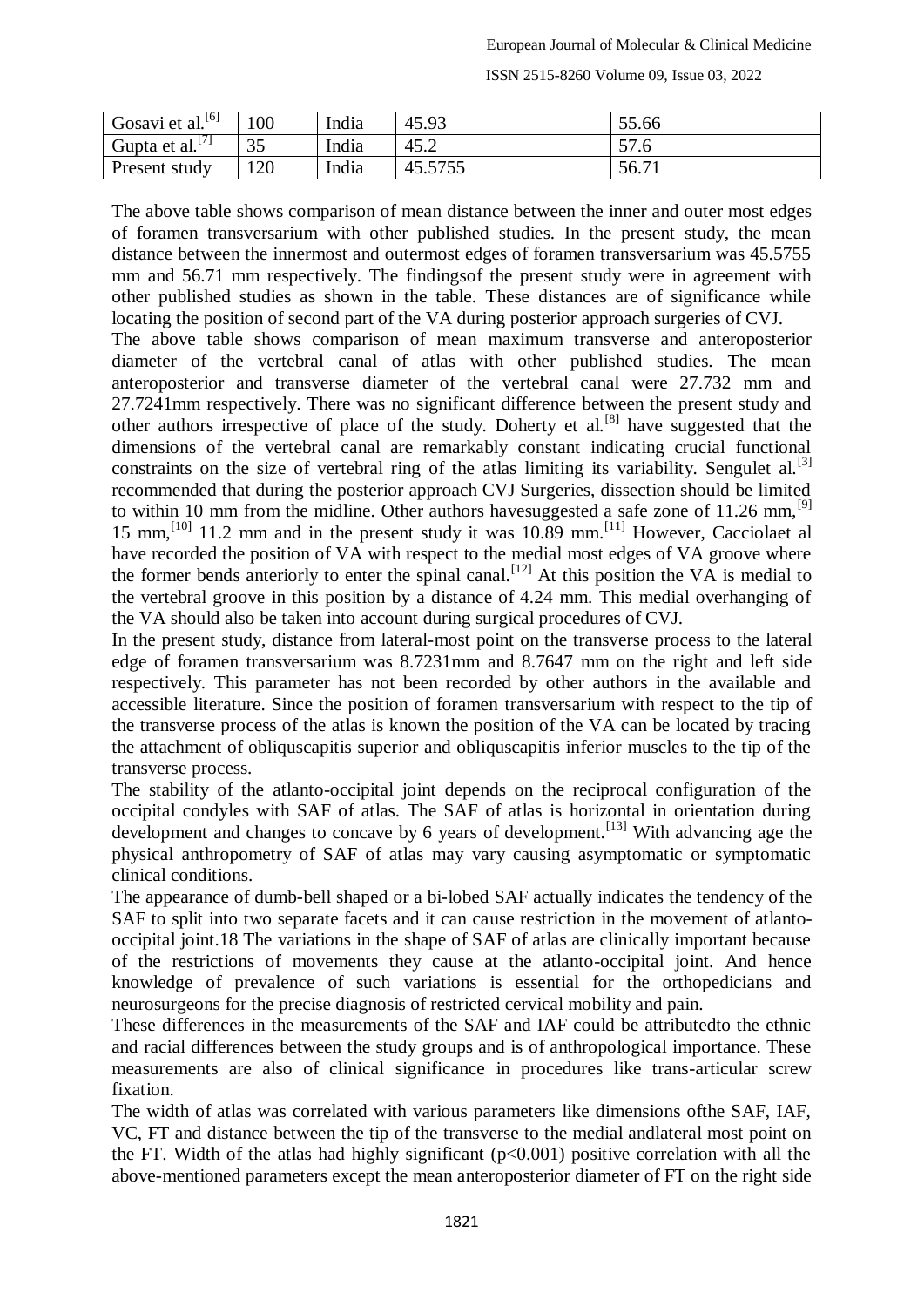of atlas. None of the previously available and accessible literature reveals the correlation between the various dimensions of the atlas. The present study is different from other published works since the correlations between various parameters have been described along with the morphometric details of the atlas.

The morphometry of atlas was studied in detail using various parameters. The measurements were remarkably consistent except for few a parameter like the shape of the SAF, thickness of the VA groove and mean distance form midline to the medial most point on the VA groove of atlas. These consistent findings were irrespective of ethnicity and race. Atlas is not only a unique vertebra because of its unusual design but also because of the consistent morphometry it has. The present study will be of help to surgeons who operate on the CVJ in better planning before the surgery, to reduce the complications during the surgery and to minimise the post-operative complications.

The present study can be extended further by comparing the morphometric details obtained by manual method with that of imaging methods like computed tomography or magnetic resonance imaging.

## **CONCLUSION**

CVJ surgical procedures necessitate a clear understanding of atlas quantitative anatomy. This research adds to our understanding of the anatomy of the atlas vertebra and will be useful in the diagnosis of atlas fractures and congenital malformations, in the design of surgical methods, in visualising the dimensions of the atlas intraoperatively, and in assessing treatment outcomes.

Atlas morphology is very important in anthropology. Using morphometric data, the atlas' gender and racial identification can be identified with a reasonable degree of precision. This study also includes the most recent evolutionary data from an atlas belonging to the South Indian population.

### **Acknowledgment**

The author is thankful to Department of Anatomy for providing all the facilities to carry out this work.

# **REFERENCES**

- 1. Strandring S, Ellis H, Healy JC, Johnson D, Williams A, Collins P, et al. Gray's anatomy, the anatomical basis of clinical practice. 39th ed. New York: Elsevier Churchill Livingstone; 2005. p.719-20.
- 2. Basmajian JV, Slonecker CE. Grant's method of Anatomy. 11th ed. Philadelphia,PA: Williams and Wilkins; 1989. p.528-9.
- 3. Senegul G, Kodiglu HH. Morphometric anatomy of atlas and axis vertebrae. Turkish Neurosurgery 2006;16:69-76.
- 4. Evarts CM. Surgery of the musculoskeletal system. 2nd ed. New York: Churchill Livingstone; 1990. p.2179-81.
- 5. Saheb HS, Mavishetter GF, Thomas ST, Prasanna LC, Muralidhar P. Occipitalization of Atlas: A case report. J Biomed Sci and Res 2010;2(2):73-5.
- 6. Naderi S, Cakmakci H, Acar F, Arman C, Mertol T, Arda MN. Anatomical and computed tomographic analysis of C1 vertebra. ClinNeurolNeurosur 2003; 103:245- 8.
- 7. Gupta C, Radhakrishnan P, PalimarV, D'souza AS, Kiruba NL. A quantitative analysis of atlas vertebrae and its abnormalities. J MorpholSci 2013;30(2):77-81.
- 8. Doherty BJ, Heggeness MH. The quantitative anatomy of the atlas. Spine 1994; 19:2497- 500.